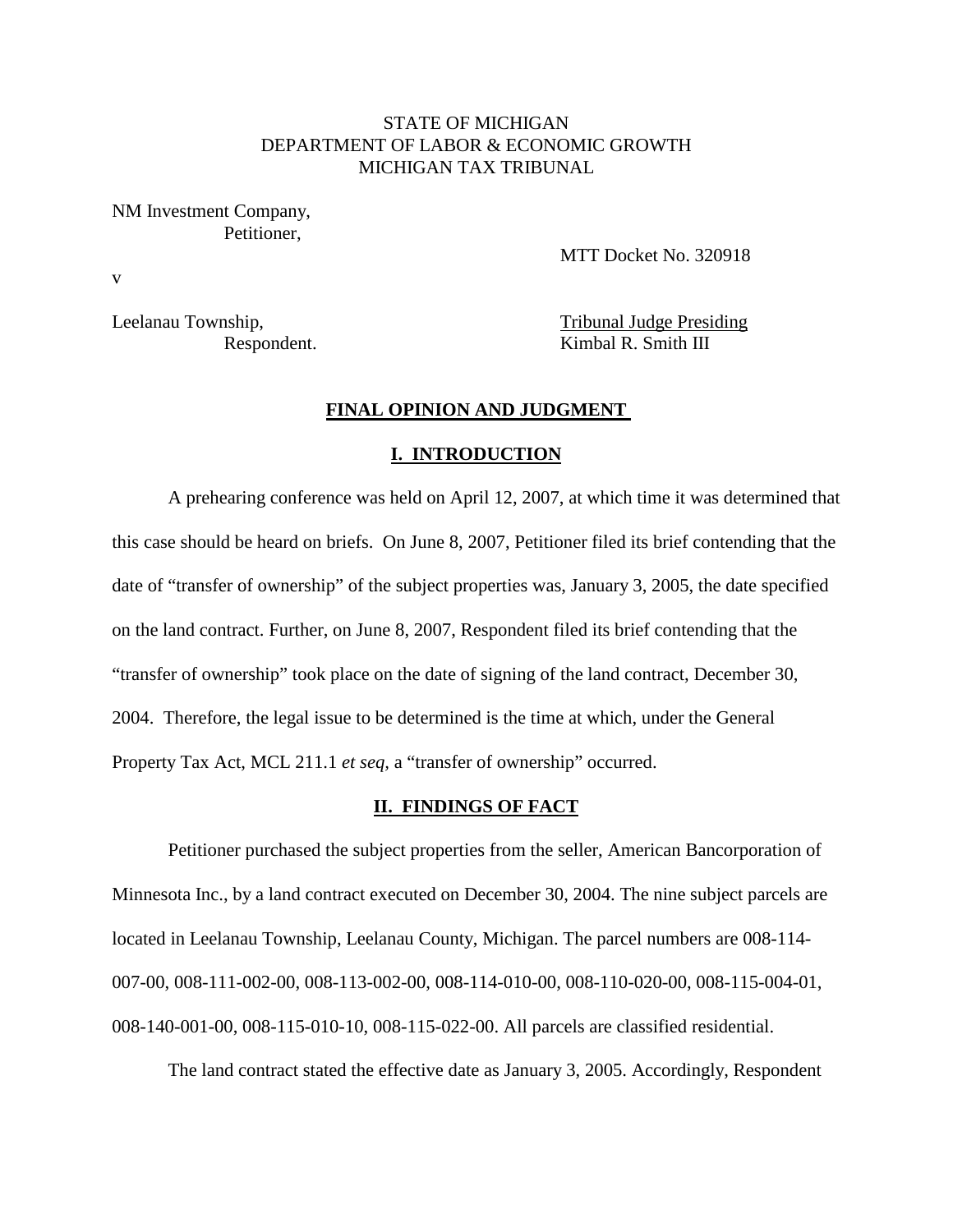MTT Docket No. 320918 Page 2 of 7

uncapped the taxable values for the subject properties in 2005. Following the uncapping, Petitioner appealed the 2005 taxable value to the Board of Review, requesting a reduction in the taxable value. The Township Board of Review denied Petitioner's appeal.

#### **III. PETITIONER'S CONTENTIONS**

Petitioner contends that, at the time of signing of the land contract on December 30, 2004, it had no right to use, possess, or obtain beneficial ownership of the properties. Further, Petitioner contends that it had no right to a conveyance of the properties prior to January 3, 2005. Petitioner asserts that the first page of the land contract states "[t]his agreement is made on January 3, 2005 . . ." Paragraph 22, page 6 of the contract provides that contract ". . . shall be effective as of the date listed at the beginning of this agreement." Therefore, although Petitioner signed the land contract on December 30, 2004, Petitioner contends that the seller and Petitioner mutually intended for this land contract to become effective on January 3, 2005. Moreover, Petitioner contends that the document on December 30, 2004, is the equivalent of a purchase agreement and it does not constitute a "transfer of ownership."

### **IV. RESPONDENT'S CONTENTIONS**

Respondent contends that the "transfer of ownership" of the subject property occurred on the date the land contract was signed, December 30, 2004, because transfer of ownership under a land contract occurs when the vendor and vendee execute a land contract. Respondent asserts that the right to possession of the subject property is a "benefit" to Petitioner; therefore, Petitioner received a "beneficial use" on December 30, 2004. Moreover, Respondent contends that the land contract suggests Petitioner made a down payment of \$900,000 on or before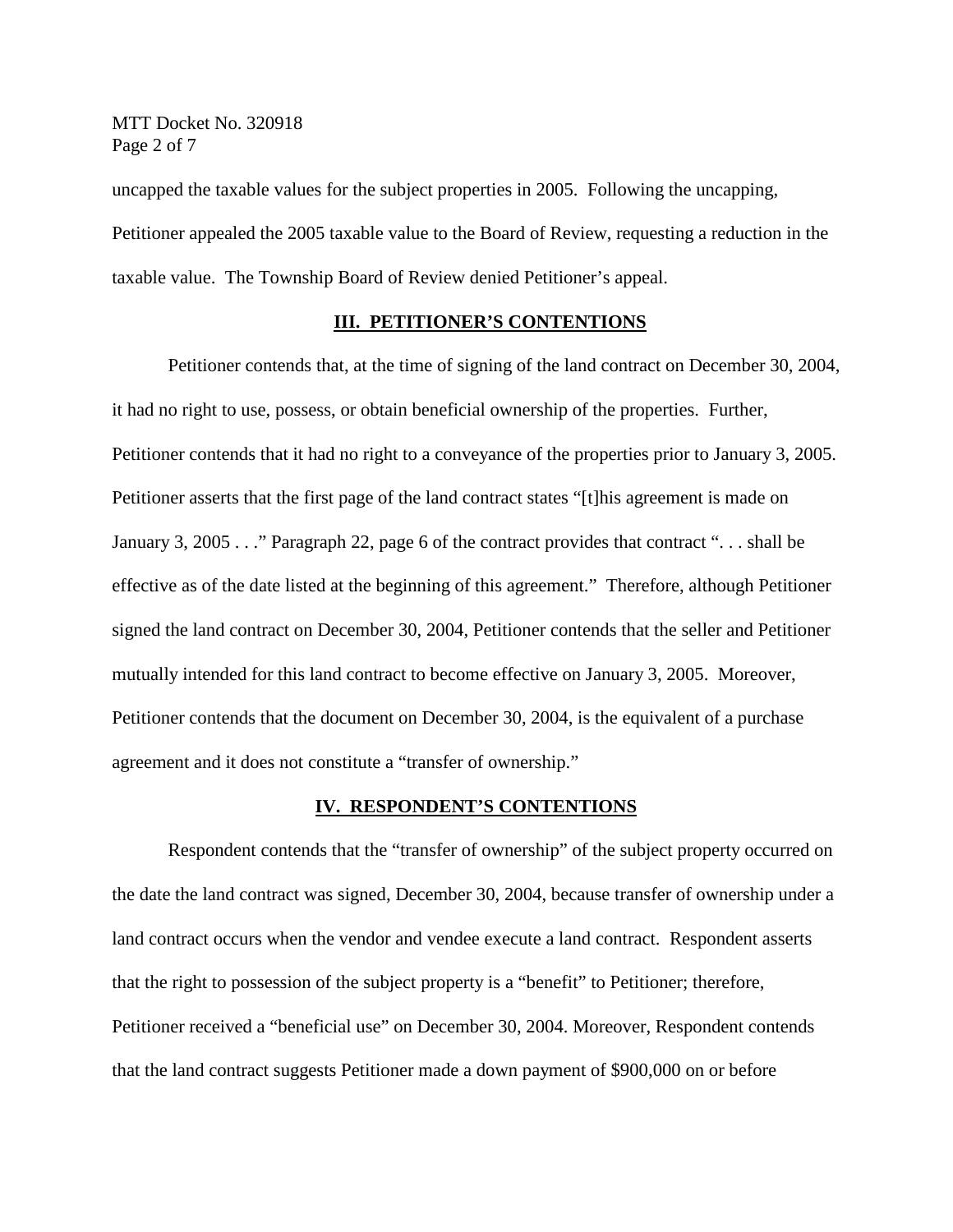MTT Docket No. 320918 Page 3 of 7

December 30, 2004. Therefore, Respondent argues that Petitioner should have received some consideration for the down payment other than the expectancy of an enforceable contract on January 3, 2005.

## **V. APPLICABLE LAW**

Pursuant to the Michigan Constitution, Article 9 § 3:

The legislature shall provide for the uniform general ad valorem taxation of real and tangible personal property not exempt by law except for taxes levied for school operating purposes. The legislature shall provide for the determination of true cash value of such property; the proportion of true cash value at which such property shall be uniformly assessed, which shall not, after January 1, 1966, exceed 50 percent; and for a system of equalization of assessments. For taxes levied in 1995 and each year thereafter, the legislature shall provide that **the taxable value of each parcel of property adjusted for additions and losses, shall not increase each year by more than the increase in the immediately preceding year in the general price level, as defined in section 33 of this article, or 5 percent, whichever is less until ownership of the parcel of property is transferred.** When ownership of the parcel of property is transferred as defined by law, the parcel shall be assessed at the applicable proportion of current true cash value.

Furthermore, pursuant to section 27a of the General Property Tax Act, 1893 PA 206,

MCL 211.27a(2)(a) indicates that taxable value is determined by taking "[t]he property's taxable value in the immediately preceding year minus any losses, multiplied by the lesser of 1.05 or the inflation rate, plus all additions." However, the property's taxable value in the year after a transfer of ownership (i.e., uncapping) is the property's state equalized valuation for the calendar year following the transfer. MCL 211.27a(3). Additionally:

[A] "transfer of ownership" means the conveyance of title to or a present interest in property, including the beneficial use of the property, the value of which is substantially equal to the value of the fee interest. Transfer of ownership of property includes, but is not limited to . . . [a] conveyance by land contract.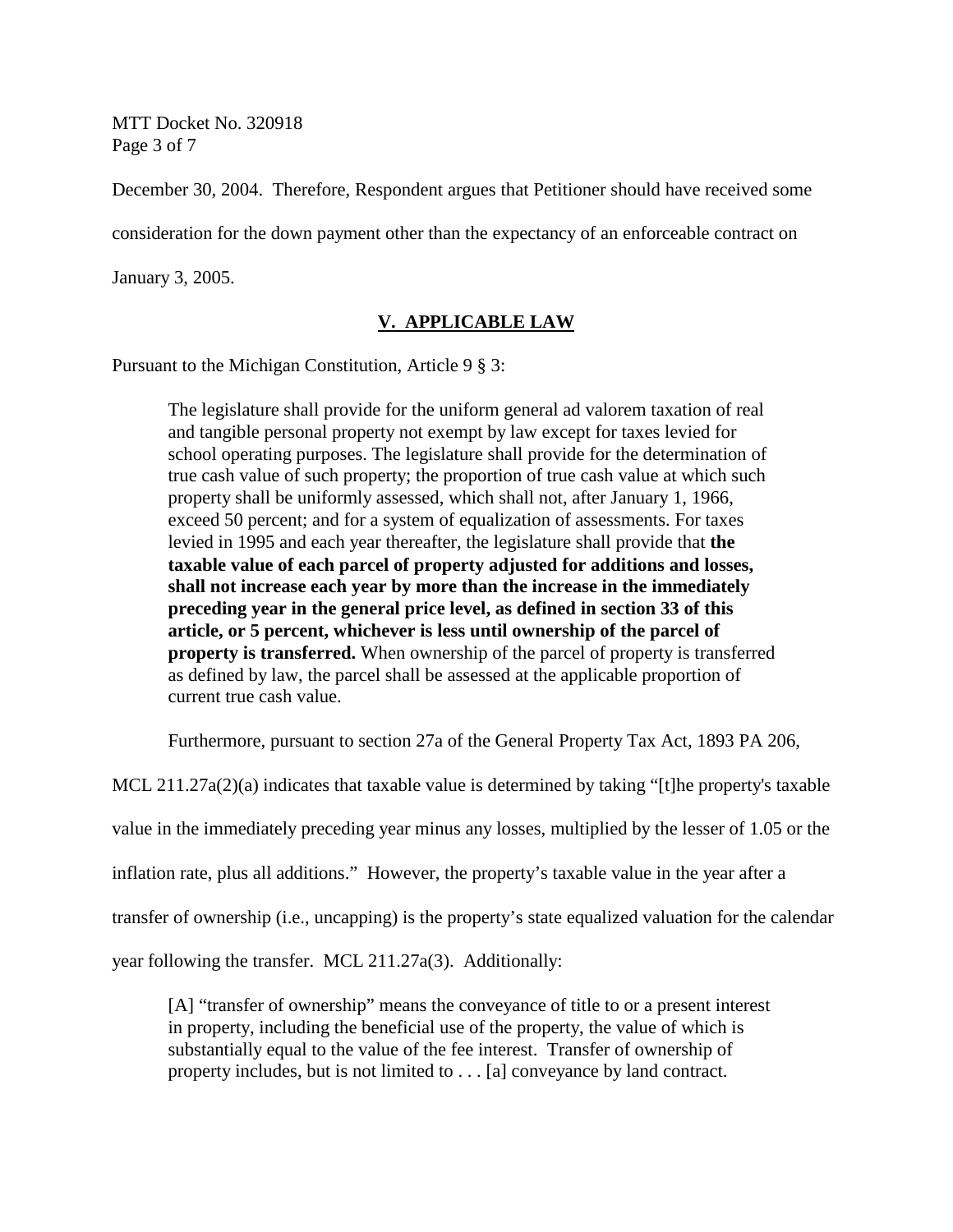MTT Docket No. 320918 Page 4 of 7

MCL 211.27a(6).

#### **VI. CONCLUSIONS OF LAW**

The Tribunal, having given due consideration to the case file, finds that pursuant to MCL 211.27(a)(6), a transfer of ownership of property includes conveyances by land contracts. Further, the execution of a land contract requires mutual assent or a meeting of the minds on all the essential terms. *Zucher v Herveat,* 238 Mich App 257, 291; 605 NW2d 329 (1999). A meeting of the minds is judged by an objective standard, looking to the expressed words of the parties and their visible acts, not their subjective states of mind. *Kamalnath v Mercy Memorial Hosp Corp*, 194 Mich App 543, 558; 487 NW2d 499 (1992). Therefore, based on the express language of the land contract, it is evident that Petitioner and Seller "mutually intended" for the land contract to become effective on January 3, 2005. Because Petitioner had no right to use, possession, or beneficial ownership of the properties and had no right to a conveyance of the properties prior to January 3, 2005, the Tribunal finds that the transfer of ownership occurred on January 3, 2005, the contract's effective date. More importantly, ". . . [a] court may not alter the express terms of a contract; contractual language must be enforced according to its plain meaning." *McDonald v Farm Bureau Insurance Co.*, 480 Mich 191; 747 NW2d 811 (2008). Therefore, since the land contract expressly indicates the effective date of the contract is January 3, 2005, the plain meaning of the contract must be enforced and recognized by the Tribunal. As such, the taxable values of the subject properties were not "uncapped" as of December 31, 2004, for the 2005 tax year. The "uncapping" of the taxable value for the subject properties must occur as of December 31, 2005, for the 2006 tax year. The subject properties' taxable value for 2005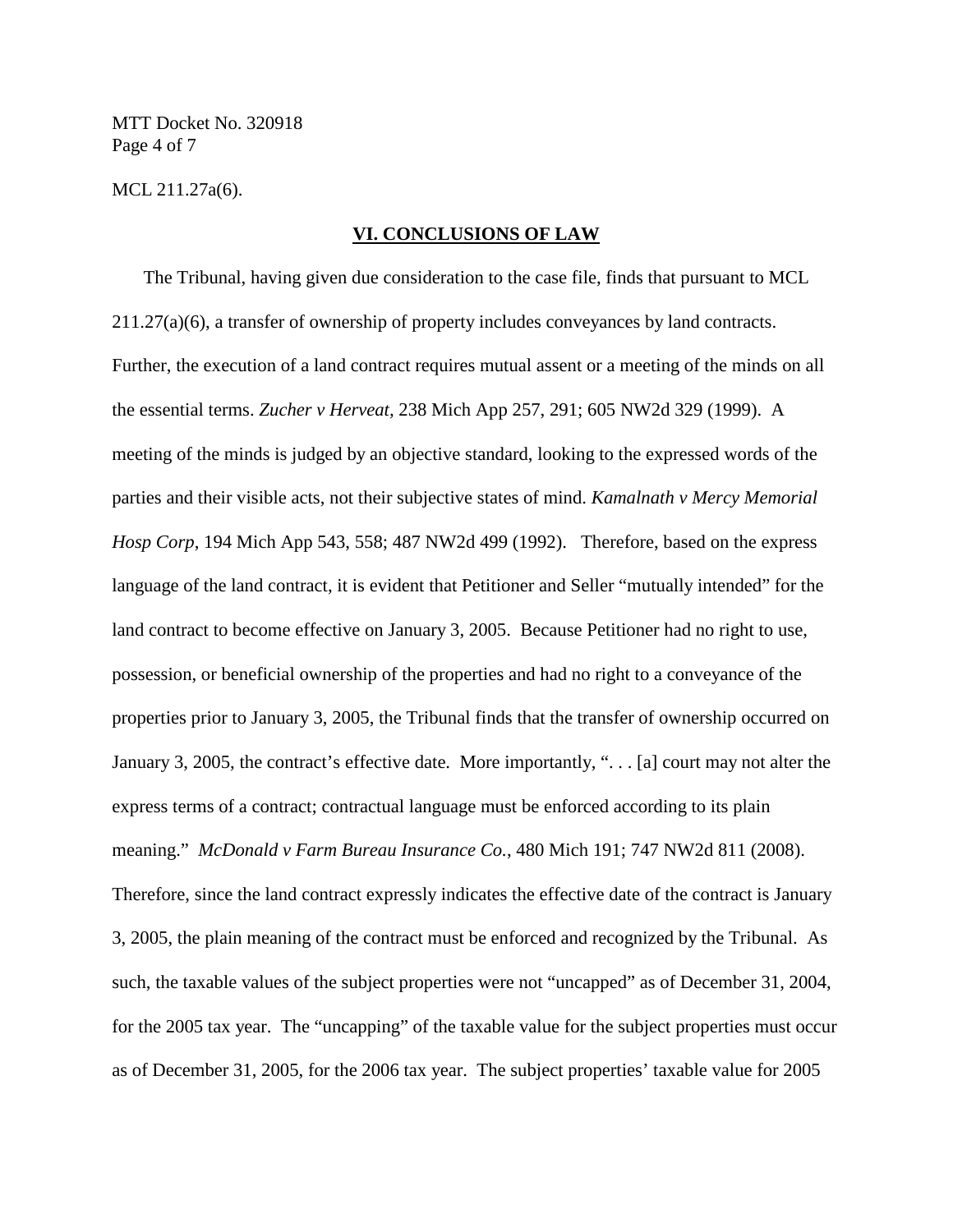MTT Docket No. 320918 Page 5 of 7

are, therefore, the 2004 taxable value plus the inflation rate multiplier of 1.023, which are

reflected in the table below.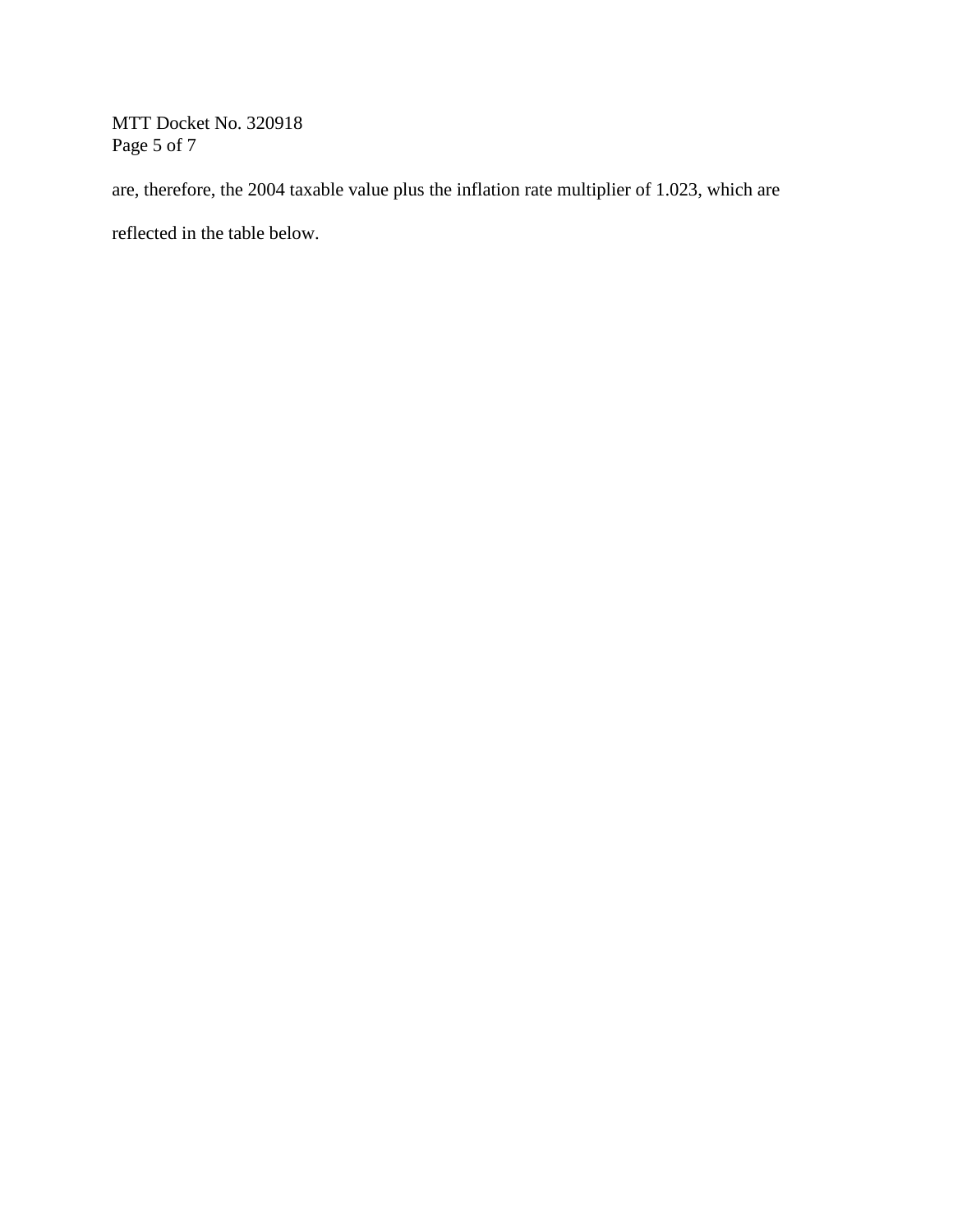## MTT Docket No. 320918 Page 6 of 7

The property's true cash, state equalized and taxable values for the tax years at issue are as

follows:

| <b>PARCEL#</b> | <b>TAX YEAR</b> | <b>TCV</b>    | <b>SEV</b>    | TV           |
|----------------|-----------------|---------------|---------------|--------------|
| 008-110-020-00 | 2005            | 198,000       | 99,000<br>\$  | 65,943<br>\$ |
| 008-111-002-00 | 2005            | 396,816       | 198,408<br>\$ | 105,076      |
| 008-113-002-00 | 2005            | \$4,350,410   | \$2,175,205   | \$1,626,437  |
| 008-114-007-00 | 2005            | 120,286       | 60,143<br>\$  | 44,148<br>\$ |
| 008-114-010-00 | 2005            | 54,776<br>\$  | 27,388<br>\$  | 15,992<br>\$ |
| 008-115-004-01 | 2005            | 77,400<br>\$  | 38,700<br>\$  | 31,975<br>\$ |
| 008-115-010-10 | 2005            | 100,980<br>\$ | 50,490<br>\$  | 33,755<br>\$ |
| 008-115-022-00 | 2005            | 707,400       | 353,700<br>\$ | 144,575      |
| 008-140-001-00 | 2005            | \$<br>74,550  | 37,275<br>\$  | 23,152<br>\$ |

# **VII. JUDGMENT**

IT IS ORDERED that the subject property's true cash, state equalized, and taxable values for the tax year at issue are as set forth in this Final Opinion and Judgment.

IT IS FURTHER ORDERED that the officer charged with maintaining the assessment rolls for the tax years at issue shall correct or cause the assessment rolls to be corrected to reflect the property's true cash and taxable values as finally shown in this Final Opinion and Judgment within 20 days of the entry of the Final Opinion and Judgment, subject to the processes of equalization. See MCL 205.755. To the extent that the final level of assessment for a given year has not yet been determined and published, the assessment rolls shall be corrected once the final level is published or becomes known.

IT IS FURTHER ORDERED that the officer charged with collecting or refunding the affected taxes shall collect taxes and any applicable interest or issue a refund as required by the Final Opinion and Judgment within 90 days of the entry of the Final Opinion and Judgment. If a refund is warranted, it shall include a proportionate share of any property tax administration fees paid and of penalty and interest paid on delinquent taxes. The refund shall also separately indicate the amount of the taxes, fees, penalties, and interest being refunded. A sum determined by the Tribunal to have been unlawfully paid shall bear interest from the date of payment to the date of judgment and the judgment shall bear interest to the date of its payment. A sum determined by the Tribunal to have been underpaid shall not bear interest for any time period prior to 28 days after the issuance of this Final Opinion and Judgment. Pursuant to MCL 205.737, interest shall accrue (i) after December 31, 2004, at the rate of 2.07% for calendar year 2005, (ii) after December 31, 2005, at the rate of 3.66% for calendar year 2006, (iii) after